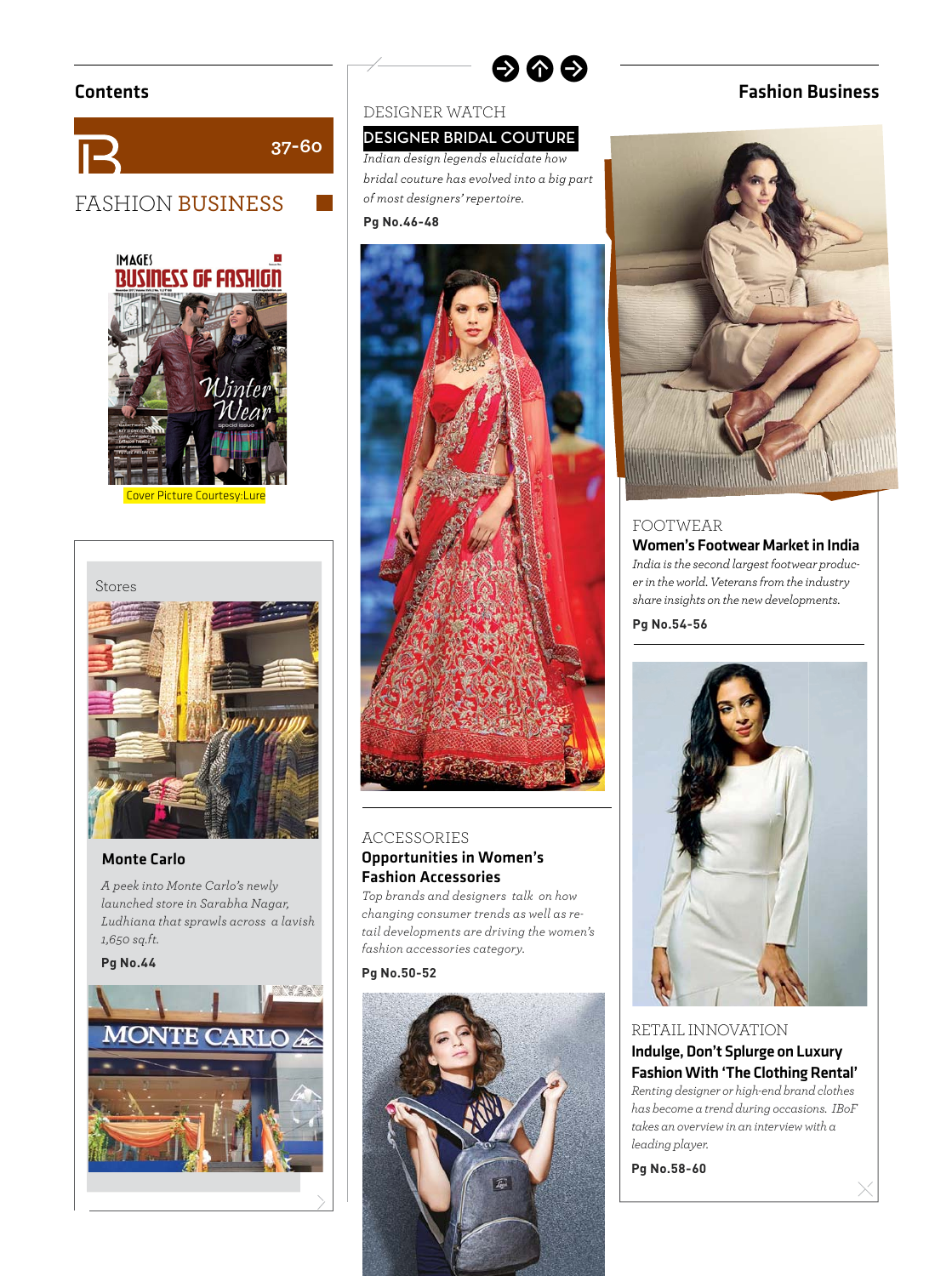# Contents



**61-150**

# FASHION RETAIL



### WINTER FOCUS:

### Suits: The New Suit Look

Suits in India have traditionally remained restricted mostly to boardrooms, festivities and special occasions. Industry experts outline the changes and the current dynamics.

### **Pg No. 72-78**

### WINTER FOCUS: JACKETS

### Jackets: The Jack of All Trends

Although their demand shoots up during winters in India, but jackets are much more than mere winter wear. IBoF traces their rise.

### **Pg No. 80-86**

# **Pg No. 92-95** WINTER FOCUS: SWEATSHIRTS

### Sweatshirts Most Sought After This Winter

IMAGES BoF talks to some of the leading casual and athleisure brands to check the rapid permeation of sweat shirts into mainstream fashion.

### **Pg No. 88-91**



### **BRAND WATCH**

- 106 BEING HUMAN 109 BODYCARE
- 110 CADINI
- 112 CALLINO
- 113 CASHMA SHAWLS
- 114 CELIO
- 116 CORNELIANI
- 118 COURTYARD
- 119 DOLLAR ULTRA THERMALS
- 120 DUKE
- 122 GAP
- 125 HILLMAN
- 126 JACK & JONES
- 128 JUELLE
- 129 LURE
- 130 LUX INFERNO, COTT'S WOOL & ONN
- 132 MADAME
- 133 MONTE CARLO
- 134 NEVA
- 135 PARK AVENUE
- 136 PEPE JEANS
- 138 REPLAY SQUARE 139 SHINGORA
- 140 SHIVAM SHAWLS
- 141 SPYKAR
- 142 SUCCESS
- 143 TT
- 144 TURTLE
- 147 VOGANOW.COM
- 148 WILDCRAFT
- 149 WOODLAND

### WINTER FOCUS: THERMALS

### Seeking a Thermals Conducive Winter

Despite being hampered by brief winters over the past few years, how does the thermal wear industry still see growth? A report.

### WINTER FOCUS: SWEATERS

### Sweaters: The Old Feel Look **REVITALISED**

Images BoF takes a look at how sweaters have been reinvented and have jumped back in fashion.

### **Pg No. 96-99**

### WINTER FOCUS: SHAWLS

S.O.S. from Shawls

IMAGES BoF speak with industry experts to find out why the market dynamics for shawls haven't really caught on in India.

**Pg No. 100-102**





### COVER RESEARCH

# **WINTERWEAR MARKET**

### **IN INDIA**

*Technopak refl ects on the growth factors, sub-categories and recent innovations in the winterwear market in India, which was pegged at* `*17,011 crores in 2016.* 

**Pg No.64-70**

### COLLECTION LAUNCH

### Red Ridiing: Fun with Fur

Red Ridiing launches its new fur scarves collection. A very new category for the Indian market.

### **Pg No.104-105**



NEW COLLECTIONS **LATEST FROM BONJOUR** Woolen Socks

**Pg No.150**



Fashion Retail